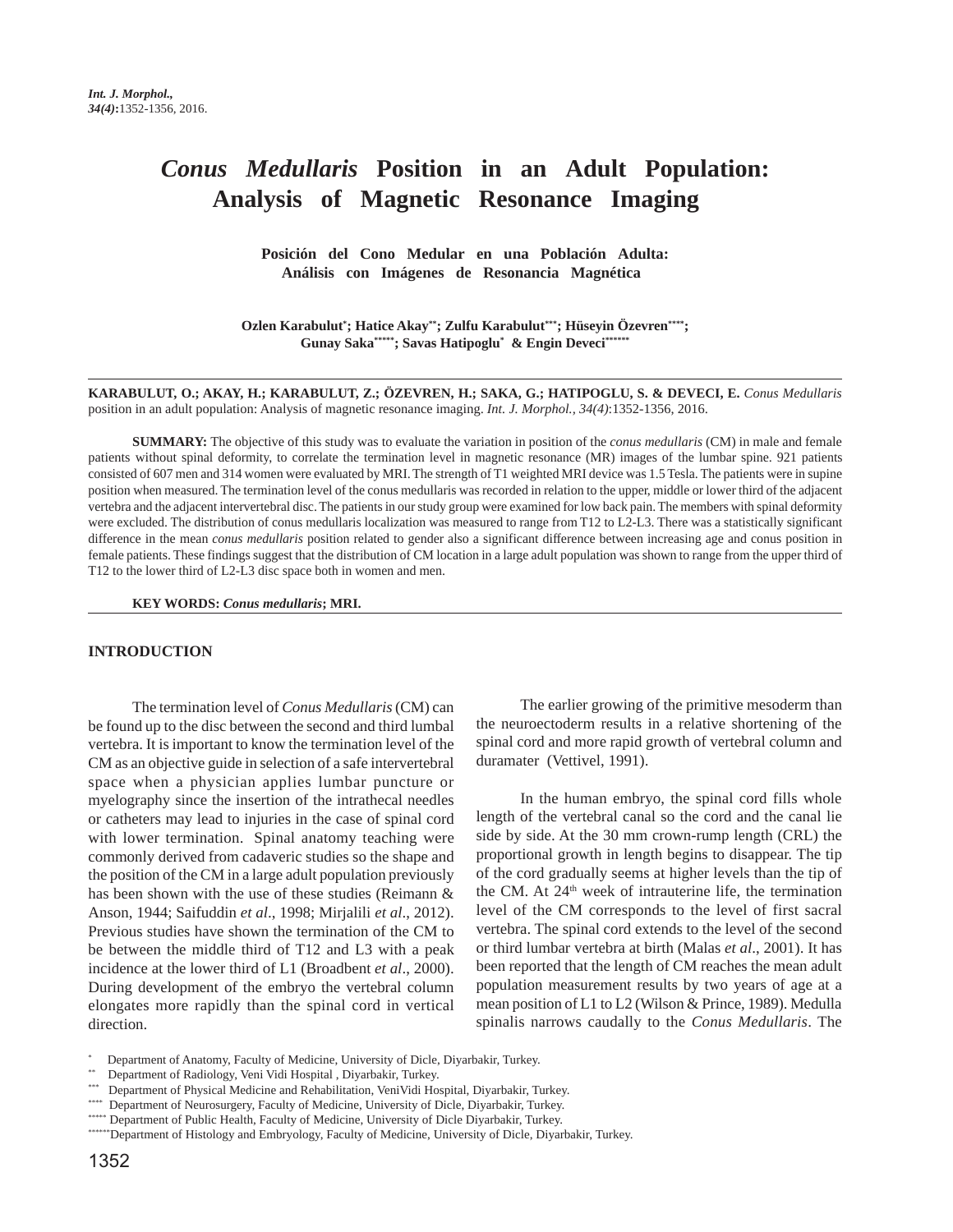absolute apex of the CM describes its position. The distribution of CM position was at the upper third of L1 but can range between the middle third of T12 and the upper third of L3 (Moussallem *et al*., 2014). The mean conus position range was between the middle third of T 12 to the upper third of L3 in cadaveric studies (Moore & Persaud, 1998). In the adult CM terminates at the level of the disc between the first and the second lumbar vertebral bodies and also lies approximately in the transpyloric plane. However it may end below this level in 40% of subjects. Rarely it ends as high as the caudal third of twelfth thoracic vertebrae (Standring, 2009).

The tip of the CM is used to determine its position. The identification of the position of the CM is possible on sagittal, T1 weighted MRI assessments. We aimed to analyze the range of termination level of CM and correlate its position with age and sex in a living adult population by MRI demonstration.

# **MATERIAL AND METHOD**

The study was performed on 921 lumbar spines by Magnetic Resonance Imaging (MRI) with the patients in the supine position. The study population consisted of consecutive patients in a range of 16-84 years of age who had been referred for MRI to analyze variable causes of low back pain. Patients with spinal deformity and with previous spinal operation history were excluded. T-1 weighted sagittal and axial spin-echo MRI studies of the lumber spine were reviewed. Studies were performed at 1.5 Tesla strength. Slice thickness for sagittal sequences was 4 mm. Axial sequences were obtained from pedicle to pedicle and angled to the disc space. The position of the conus was defined in relation to the vertebrae.

The most distal point of the cord could be visualized on the sagittal sequence was defined as the conus position or the termination level of the cord. The previous studies have shown the termination level of the CM to be between T12 and L3 and the absolute termination level of the conus traditionally was used to describe its position. According to the method of Saifuddin *et al*., each unit of a vertebra and intervertebral space was divided into four segments . The vertebral body was divided into three equal portions. The three portions of the vertebra were denominated upper, middle and lower thirds. The fourth segment was the adjacent intervertebral disc space as a separate region. For the aim of statistical analysis each segment was assigned a segmental number. The upper third of T12 vertebral level was segment 1 and L2-L3 intervertebral disc was segment 12 in our study group. Statistical tests including the student's t test and analysis of variance were performed.

# **RESULTS**

The study group consisted of 607 women and 314 men with a mean age of 40.57 years. The range of age was between 16 and 84 years. The mean age was 43.72±15.01 for women and 40.57±15.38 for men. The distribution of conus localization in a large adult population was measured to range from T12 to L2-L3 disc space. Pearson Correlation test was performed statistically for comparing age and conus localization. There was a positive correlation between age and conus position in women and the difference was significant (p=0.036) but there was not a significant correlation in men when the same variables compared (p=0.282). The termination level was measured in lower position with increasing age in both sexs (Table I).

We analyzed the termination level according to sex. When the localization of termination level analyzed for

> women the following values were found: 0.2 % at the level of upper third of T12 , 0.7 % at the middle third of T12, 0.6 % at the lower third of T12 , 8.2 % at the level of T12-L1, 11.1 % at the upper third of L1, 19.6 % at middle third of L1 level, 14.1 % at the lower third of L1 level, 33.6 % L1-L2, 5.7 % at the upper third of L2 level, 5.1 % at the middle third of L2 level, 1.6 % at the lower third of L2, 0.2 at L2-L3 level. The mean conus level was 6.95±1.76 for women. The same values for men differed as the following: 0.5 % at the middle third of T12, 0.4 % at the lower third of T12, 13.7 % at T12-L1

Table I. Distribution of the conus termination levels according to the spinal level as number and percentage.

| Conus position no | <b>Spinal Level</b>    | Count | <b>Percentage</b> | Cumulative % |
|-------------------|------------------------|-------|-------------------|--------------|
|                   | T12 upper              |       | 0.1               |              |
| 2                 | T <sub>12</sub> middle | 8     |                   | 2            |
| 3                 | T <sub>12</sub> lower  | 6     | 0.7               | 2.6          |
| 4                 | $T12-L1$               | 81    | 7.8               | 10.4         |
| 5                 | L1 upper               | 132   | 14.3              | 24.7         |
| 6                 | L1 middle              | 165   | 17.9              | 42.6         |
|                   | L1 lower               | 142   | 15.4              | 58.0         |
| 8                 | $L1-I.2$               | 272   | 29.5              | 87.5         |
| 9                 | L <sub>2</sub> upper   | 54    | 5.9               | 93.4         |
| 10                | L <sub>2</sub> middle  | 47    | 5.1               | 98.5         |
| 11                | L <sub>2</sub> lower   | 13    | 1.4               | 99.9         |
| 12                | $L2-I.3$               |       | 0.1               | 100.0        |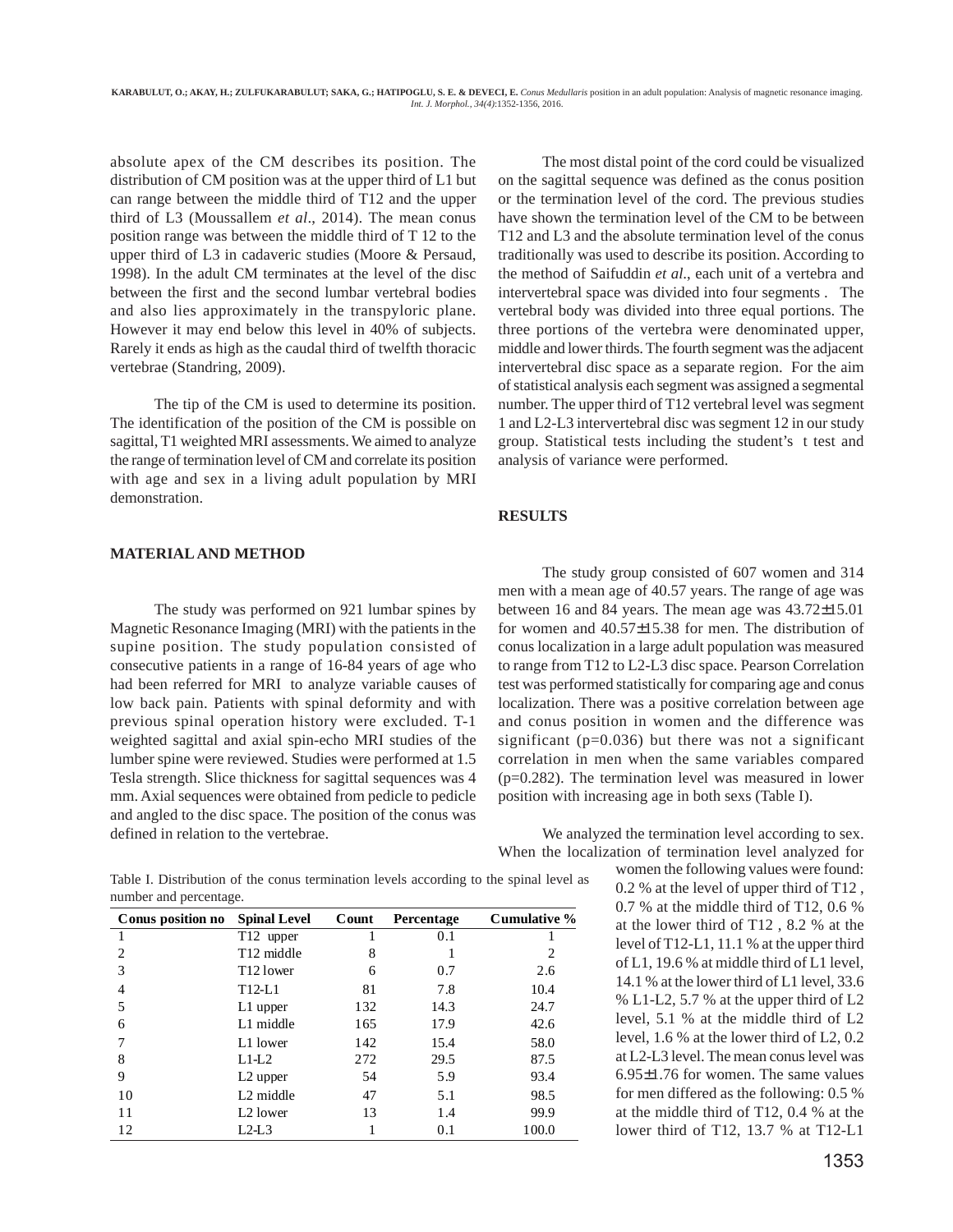level, 15.4 % upper third of L1, 22.7 % middle third of L1, 16.7 % at the lower third of L1, 25.1 % at L1-L2, 2.7 % at the upper third of L2, 2 % at the middle third of L2 and 1.7 % at the lower third of L2. The mean level was 6.57±1.73 for men. The most common termination level was L1-L2 both in women (33.7 %) and men (22.8 %). The least significant termination level was the lower third of L2 both in women (1.3 %) and men (2 %). Table 1 provides the conus positions according to twelve levels. The data providing the conus positions for women and men are represented graphically in Figure 1 for men and in Figure 2 for women. The mean conus level was 6.82±1.76 and matched with the level between L1 and L2. The median value of termination level was the lower third of L1 in women and it was middle third of L1 for men. The relationship between termination level and sex was analyzed by Pearson Correlation analysis. The difference of termination level of CM was statistically significant between two sexs. (Pearson Chi-Square c2=23.167, p=0.002).



**Conus Level** 

Fig. 1. Distribution of the conus termination level according to the spinal level for men.



Fig. 2. Distribution of the conus termination level according to the spinal level for women.

The study population was divided into subgroups of age in decades. When conus positions cross tabulated with age decades by descriptive statistics, the mean level was reported L1 lower in all groups except 20-29 age decades in women. The conus position correlated L1 lower in three groups but upper termination levels in all other groups. The relationship between age and termination level was analyzed by Pearson Correlation test. There was a significant difference between age and conus position in female patients (p=0.036) but not any significant difference between conus position and increasing age in men (p=0.282).

### **DISCUSSION**

 There were many cadaveric studies performed previously for the aim of determining conus termination level. Thomson found the conus termination at L2 in 43 % in women and 27 % in men. In his study the range for the cord termination was between the lower third of T12 and the upper third of L3 (Thomson, 1894). McCotter found that the cord terminated between the upper third of L1 and the upper third of L2 in 77 % of men in his study (McCotter, 1916). He also reported a lower termination for women but didn't find a significant difference between two sexs. The lowest level for the termination was the lower third of L3 in the same study (McCotter). Since the older patients with osteoporosis or age related vertebral deformity usually have a reduced height of the vertebral body the segmental position of the conus could be relatively lower (Diacinti *et al*., 1995; Pluijm *et al*., 2000). Reiman & Anson examined 129 cadavers and also made a combination by using the previous reported studies of conus termination level and showed the mean termination level as lower third of L1. It was not reported whether those studies included the specimens with spinal deformities or congenital anomalies (Reimann & Anson).

 The utilization of MRI has provided the determination of the conus position in living individuals. The superiority of MRI was to be in correlation with life situations when compared with cadaveric studies and the ability of eliminating spinal deformities like transitional vertebrae when compared with plain radiographs. The prevalence of transitional vertebra has been reported as ranging between as 8-15 %.

 The MRI reports of termination level, correlated these cadaveric studies in previous studies (Reimann & Anson; Saifuddin *et al*.). Reimann reported the mean cord termination level L1-L2 position with a range between T12 lower and L3 middle thirds (Reimann & Anson). Malas *et*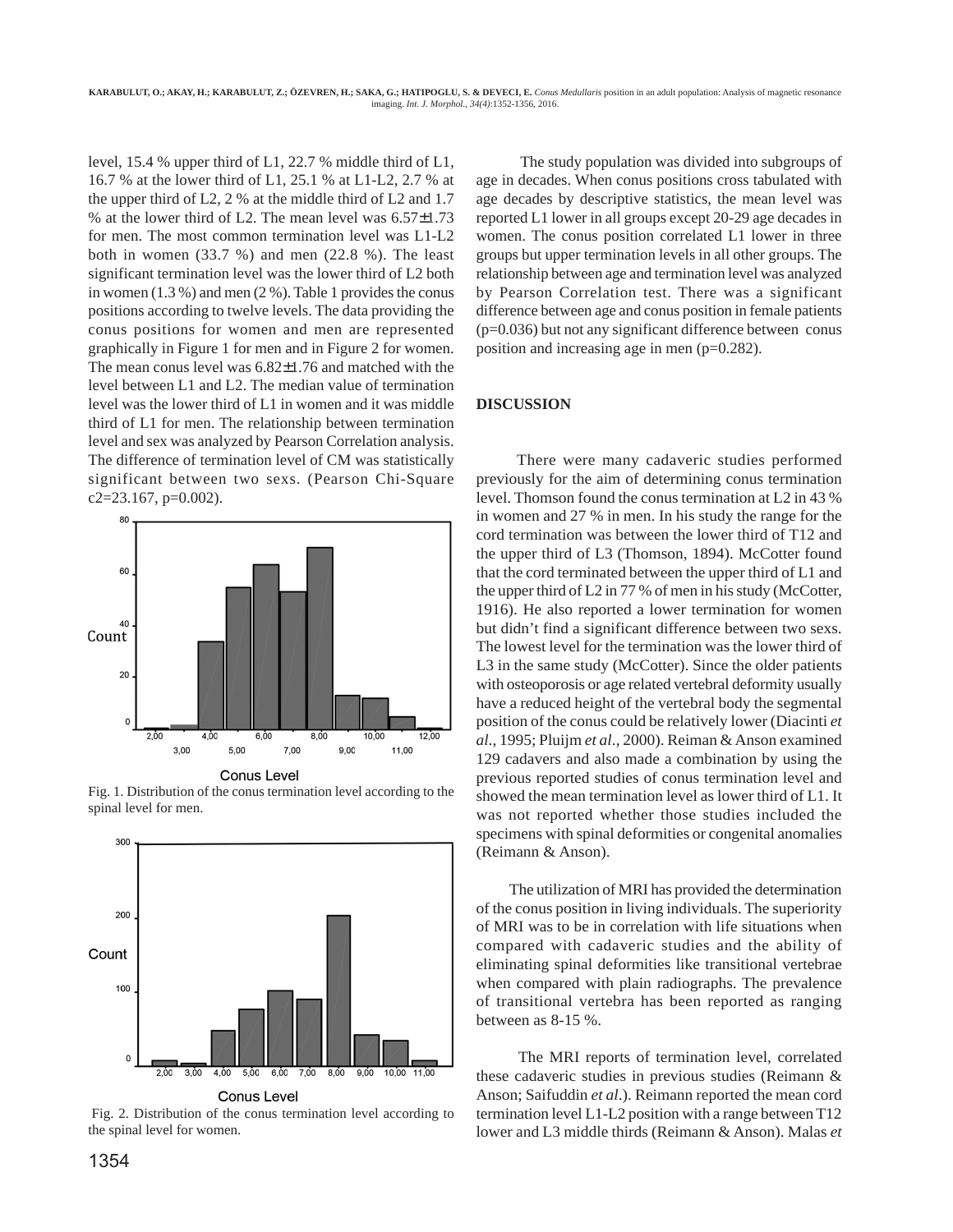*al*., showed the localization of the conus at L1 62.5 % and between L1 and L2 21.8 %. In another study conducted by Demiryürek *et al*. (2002), the conus position was found at L1 44.4 %. Grewal & Tarpey (2001) showed that the conus position varied from middle third of T12 to upper third of L3 and the mean position was L1 lower. Saifuddin *et al*., found the conus termination between T 12 middle and L3 upper range. The mean position was L1 lower with a standard deviation of one half of a spinal level in the same study (Saifuddin *et al*.). In our study the mean conus position was between L1 and L2 with a range between T12 and L2-L3 intervertebral disc.

 Saifuddin *et al*., found men to have a longer cord. Malas *et al*., didn't find significant difference between sexs. There was a significant difference between sexs in the study conducted by Demiryürek *et al*. A significant difference was determined between sexs in our study.

 In previous studies termination level of conus between T12 lower and L2 lower were in normal distribution. The mean termination level in our study indicates a normal distribution for the conus position. It is important to be conscious of the conus position in the course of performing lumbar puncture or myelography. Therefore, the better the anatomy of this region is known, the more confidently

and effectively the interference will be performed. In majority of cases conus termination localization is higher than L2 therefore lumbar puncture should be performed below L2. Lumbar puncture at L2-3 or above is usually necessary in the case of spinal stenosis which is most detected at L3-L4, L4-L5. The results of Saifuddin showed a minimal risk to the conus from neddle cathetering at the level above L2-L3, because only 1.19 % patients had a conus termination at or below L2-L32. Y Similarly we found only one conus terminated at L2-L3 disc. A significant proportion of cases showed higher termination than L2.

 In addition to confidence of lumber puncture, the variation in conus position also sheds light on the differences among the neurologic injuries at the thoracolumbar junction. Since the volume of the canal which is occupied by neural tissue effects the grade of the neurologic injury, there was not a significant correlation between the degree of posttraumatic canal occlusion and neurologic situation when we excluded the level of the injury as related to the termination level of the CM.

 Comparative knowledge on the termination of CM can help the physicians to achieve more successful results in insertions like lumbar puncture and myelography.

**KARABULUT, O.; AKAY, H.; KARABULUT, Z.; ÖZEVREN, H.; SAKA, G.; HATIPOGLU, S. & DEVECI, E.** Posición del cono medular en una población adulta: Análisis con imágenes de resonancia magnética. *Int. J. Morphol., 34(4)*:1352-1356, 2016.

**RESUMEN:** El objetivo de este estudio consistió en evaluar la variación en la posición del cono medular (CM) en pacientes masculinos y femeninos sin deformidad espinal, para correlacionar el nivel de terminación en imágenes de resonancia magnética (RM) de la columna lumbar. Fueron evaluados por RM un total de 921 pacientes, 607 hombres y 314 mujeres. La fuerza ponderada del dispositivo de RM en T1 fue 1,5 Tesla. Los pacientes se ubicaron en posición supina al momento de la medición. El nivel de terminación del cono medular se registró en relación con el tercio superior, medio o inferior de la vértebra adyacente y el disco intervertebral adyacente. Los pacientes de nuestro grupo de estudio fueron examinados por dolor lumbar. Se excluyeron los individuos con deformidad espinal. La distribución de la localización del cono medular se midió, con variaciones entre T12 a L2-L3. Hubo una diferencia estadísticamente significativa en la posición media del cono medular relacionada con el sexo y también una diferencia significativa entre el aumento de la edad y la posición del cono medular en las mujeres. Estos hallazgos sugieren que la distribución de la ubicación del CM en una población adulta se encontró en un rango que se extendió desde el tercio superior de T12 al tercio inferior del espacio discal L2- L3, tanto en mujeres como en hombres.

#### **PALABRAS CLAVE: Cono medular; RMN.**

## **REFERENCES**

- Broadbent, C. R.; Maxwell, W. B.; Ferrie, R.; Wilson, D. J.; Gawne-Cain, M. & Russell, R. Ability of anaesthetists to identify a marked lumbar interspace. *Anaesthesia, 55(11)*:1122-6, 2000.
- Demiryürek, D.; Aydingöz, U.; Aksit, M. D.; Yener, N. & Geyik, P. O. MR imaging determination of the normal level of *Conus Medullaris*. *Clin. Imaging, 26(6)*:375-7, 2002.
- Diacinti, D.; Acca, M.; D´Erasmo, E.; Tomei, E. & Mazzuoli, G. F. Aging changes in vertebral morphometry. *Calcif. Tissue Int., 57(6)*:426-9, 1995.
- Grewal, B. S. & Tarpey, J. Damage to the *Conus Medullaris* following spinal anaesthesia: 3. *Anaesthesia, 56(8)*:812-4, 2001.